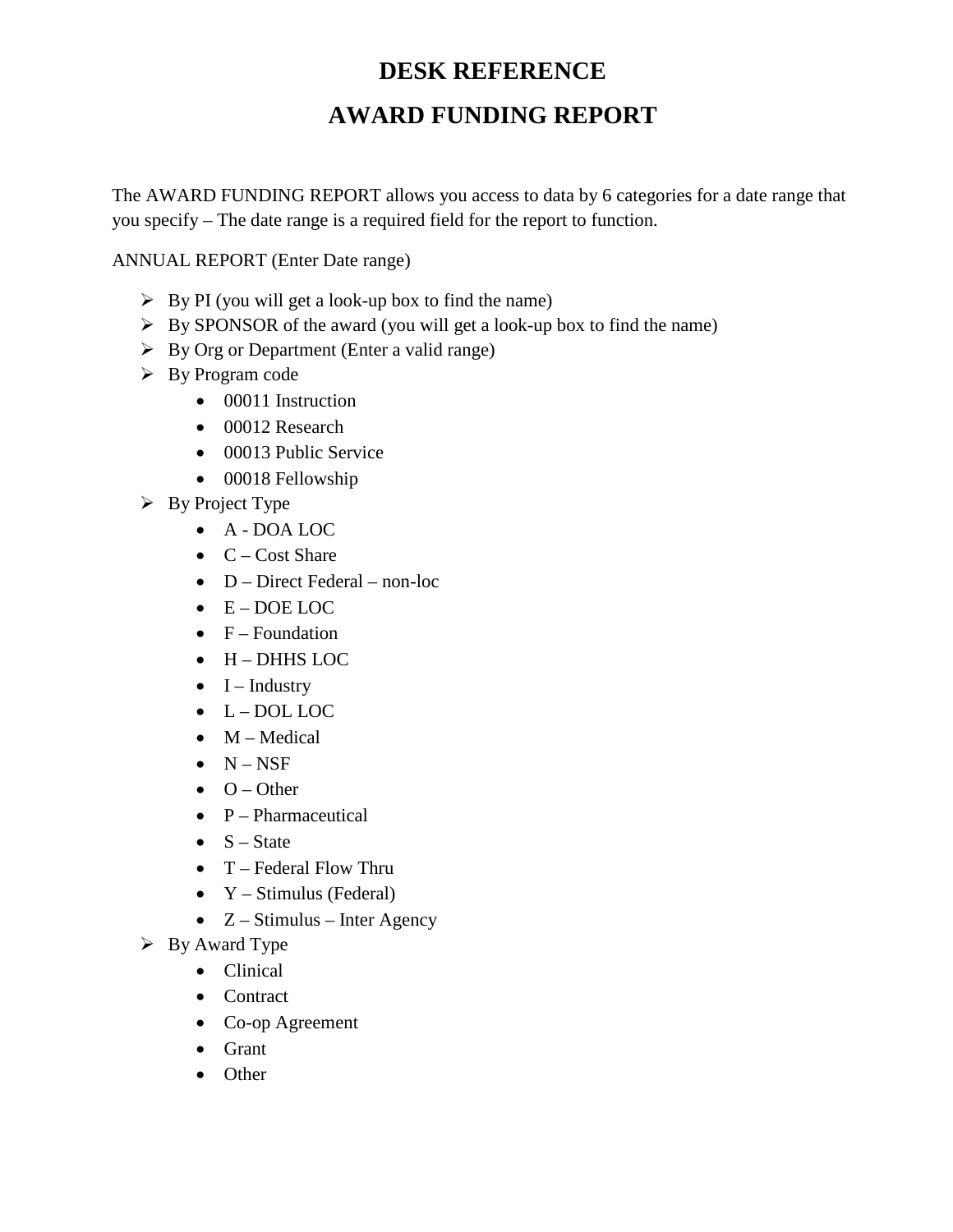## Navigation: OUHSC MAIN MENU > OUHSC Reports > Award Funding Report

| ORACLE <sup>®</sup>                                                                                        |                                                                                                                              |
|------------------------------------------------------------------------------------------------------------|------------------------------------------------------------------------------------------------------------------------------|
| <b>Menu</b><br>Е                                                                                           |                                                                                                                              |
| Search:                                                                                                    |                                                                                                                              |
| ⊗<br>My Favorites<br>$\mathbin{\vartriangleright}$ OUHSC MAIN MENU.<br>▷ General Ledger<br>▷ Project Grant | <b>Award Funding Report</b><br>Enter any information you have and click Search. Leave fields blank for a list of all values. |
| $\triangledown$ Ouhsc Reports<br>- Aging Detail Report<br>- Statement of Operation<br>Report               | Find an Existing Value   Add a New Value<br>Search by: Run Control ID begins with                                            |
| - HR Activity Report<br>- SPNSR Budget Status<br>Report<br>- OU Cash Reports                               | <b>Case Sensitive</b><br>Search<br>Advanced Search                                                                           |
| - OU Activity Report<br>- Budget to Cash<br>Comparison<br>- Award Funding Report                           | Find an Existing Value   Add a New Value                                                                                     |
| - FFATA Report                                                                                             |                                                                                                                              |

# Search & Select any run control

#### **Award Funding Report**

Enter any information you have and click Search. I

Find an Existing Value | Add a New Value

Search by: Run Control ID begins with

**Case Sensitive** 



Search | Advanced Search

#### **Search Results**

| View All            | First $\boxed{4}$ 1-12 of 12 $\boxed{p}$ Last |
|---------------------|-----------------------------------------------|
|                     | Run Control ID Language Code                  |
| 0000063386 English  |                                               |
| <b>CTO</b>          | English                                       |
| CopyJournal English |                                               |
|                     |                                               |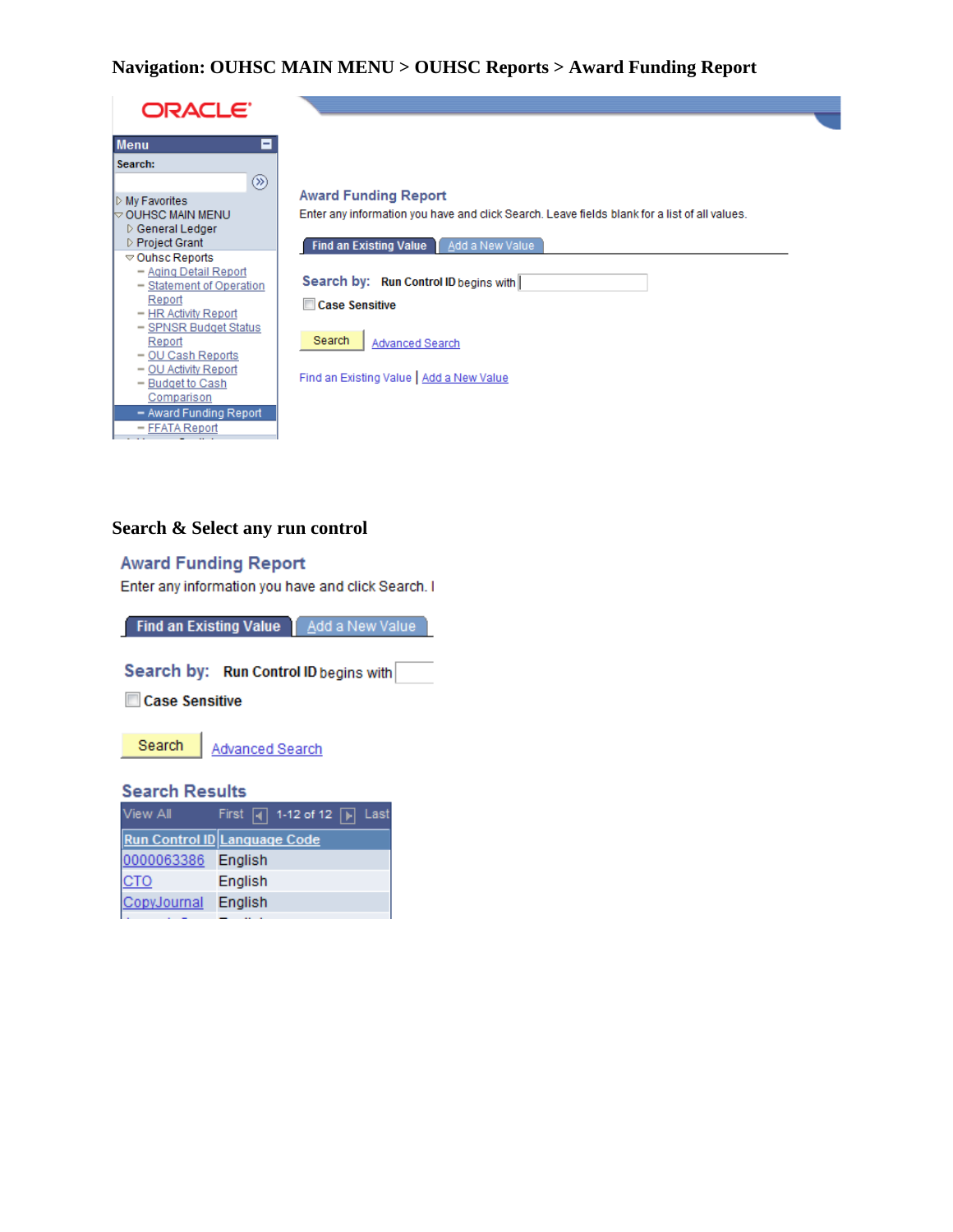You will get the Award Funding Report MENU

- Enter the date range (required)
- Select the run option (radio buttons on the left)

| <b>Run Control ID:</b><br>0000063386 |                    |                                        |  | Report Manager Process Monitor | <b>Run</b> |  |  |
|--------------------------------------|--------------------|----------------------------------------|--|--------------------------------|------------|--|--|
|                                      |                    |                                        |  |                                |            |  |  |
| <b>Award Funding Report</b>          |                    |                                        |  |                                |            |  |  |
| Annual Rp1                           | <b>Begin Date:</b> | 07/01/2010                             |  | End Date: 06/30/2011   3       |            |  |  |
| <b>Award Funding by PI</b><br>⊙      |                    |                                        |  |                                |            |  |  |
| C Award Funding by Sponsor           | Sponsor:           | OCAST-OK Ctr for the Adv of Sci & Tech |  |                                |            |  |  |
| Award Funding by Department          |                    |                                        |  |                                |            |  |  |
| <b>Award funding by Program</b>      |                    |                                        |  |                                |            |  |  |
| <b>Award funding by Project Type</b> |                    |                                        |  |                                |            |  |  |
| Award funding by Award Type<br>⊙     |                    |                                        |  |                                |            |  |  |

# Then click <u>RUN</u> (upper right)

## The Process Scheduler will appear

#### **Process Scheduler Request**

| User ID:                 | <b>FSCHWART</b>      |                  |                                            | <b>Run Control ID: ffs.</b> |                            |     |            |                     |  |  |
|--------------------------|----------------------|------------------|--------------------------------------------|-----------------------------|----------------------------|-----|------------|---------------------|--|--|
| <b>Server Name:</b>      | <b>PSNT</b><br>▼     | <b>Run Date:</b> | 05/23/2011                                 | ij                          |                            |     |            |                     |  |  |
| Recurrence:              | ▼                    | <b>Run Time:</b> | 10:44:25AM                                 |                             | Reset to Current Date/Time |     |            |                     |  |  |
| <b>Time Zone:</b>        | ◡                    |                  |                                            |                             |                            |     |            |                     |  |  |
| <b>Process List</b>      |                      |                  |                                            |                             |                            |     |            |                     |  |  |
| Description<br>Select    |                      |                  | <b>Process Name</b><br><b>Process Type</b> |                             | *Type                      |     | *Format    | <b>Distribution</b> |  |  |
| $\overline{\mathcal{A}}$ | Award Funding Report |                  | OU AWDFNDREP                               | <b>XML Publisher</b>        |                            | Web | <b>HTM</b> | Distribution        |  |  |



At this point you may select under the FORMAT either **HTM** (default) for a report in Adobe report format or **XLS** for an Excel Spreadsheet – click **OK**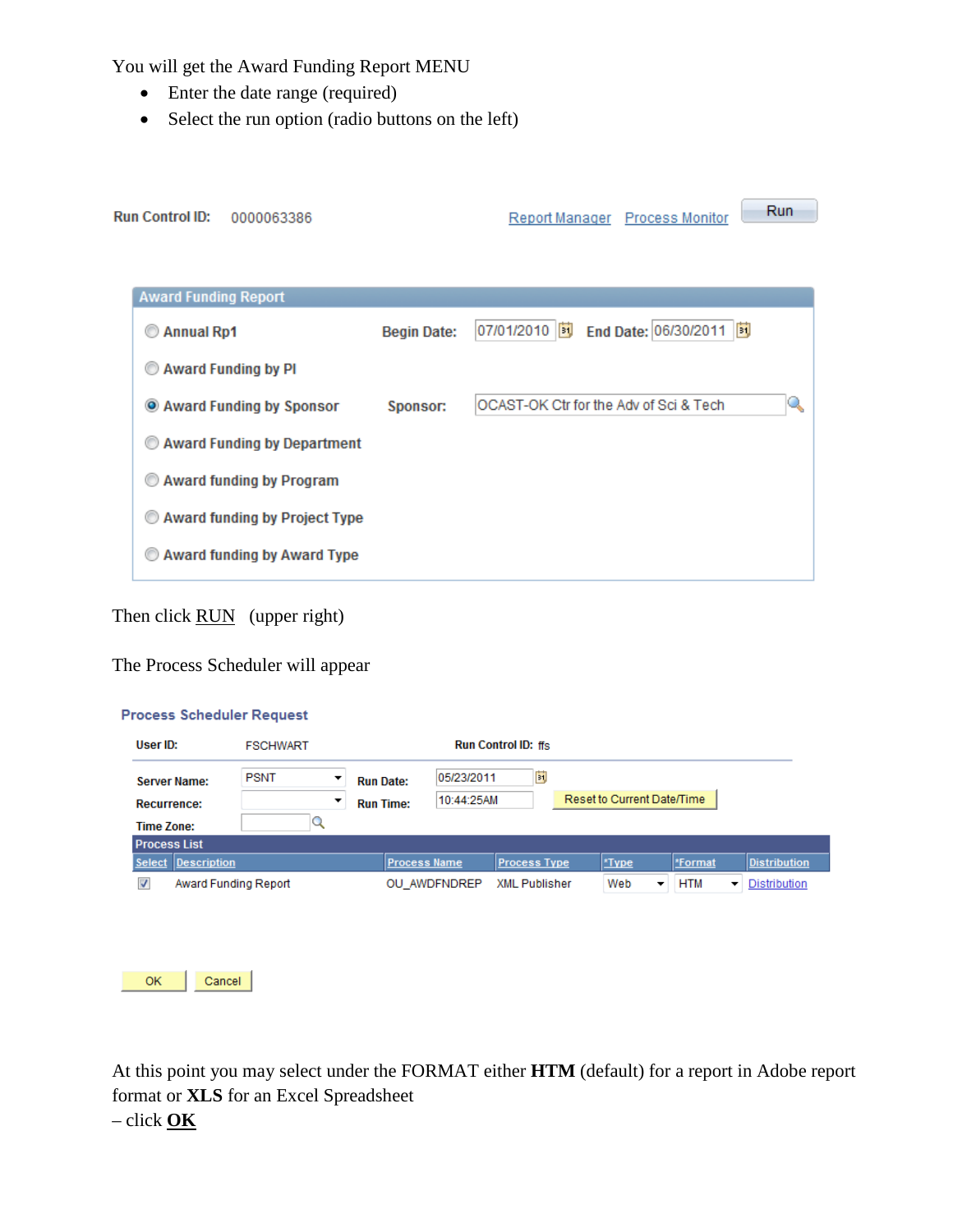You will return to the report selection window. Select the Process Monitor to the left of the RUN button

You will get the Process list – look at the RUN STATUS & click on the refresh button until the status shows SUCCESS

|            | <b>Process List</b><br>Server List |         |  |   |                                      |                                             |                                |                                 |                                   |                   |                                      |                |
|------------|------------------------------------|---------|--|---|--------------------------------------|---------------------------------------------|--------------------------------|---------------------------------|-----------------------------------|-------------------|--------------------------------------|----------------|
|            | <b>View Process Request For</b>    |         |  |   |                                      |                                             |                                |                                 |                                   |                   |                                      |                |
|            | User ID: FSCHWART                  |         |  |   | Type:                                |                                             | $\overline{\phantom{a}}$ Last: | <b>Hours</b>                    | <b>Refresh</b>                    |                   |                                      |                |
|            | Server:                            |         |  | ▼ | Name:                                |                                             | Instance:                      | to                              |                                   |                   |                                      |                |
| <b>Run</b> | Status:                            |         |  |   | <b>Distribution</b><br><b>Status</b> |                                             |                                | $\triangledown$ Save On Refresh |                                   |                   |                                      |                |
|            | <b>Process List</b>                |         |  |   |                                      |                                             |                                |                                 | Customize   Find   View All   THE |                   | First $\Box$ 1 of 1 $\Box$ Last      |                |
|            |                                    |         |  |   | Select Instance Seq. Process Type    | <b>Process Name</b>                         | User                           | <b>Run Date/Time</b>            |                                   | <b>Run Status</b> | <b>Distribution</b><br><b>Status</b> | <b>Details</b> |
|            |                                    | 3063553 |  |   | <b>XML Publisher</b>                 | OU_AWDFNDREP FSCHWART 05/23/2011 10:13:25AM |                                | <b>CDT</b>                      |                                   | <b>Success</b>    | Posted                               | <b>Details</b> |

Go back to Award Funding Report

#### Then, select the GO BACK TO AWARD FUNDING REPORT

#### Select REPORT MANAGER

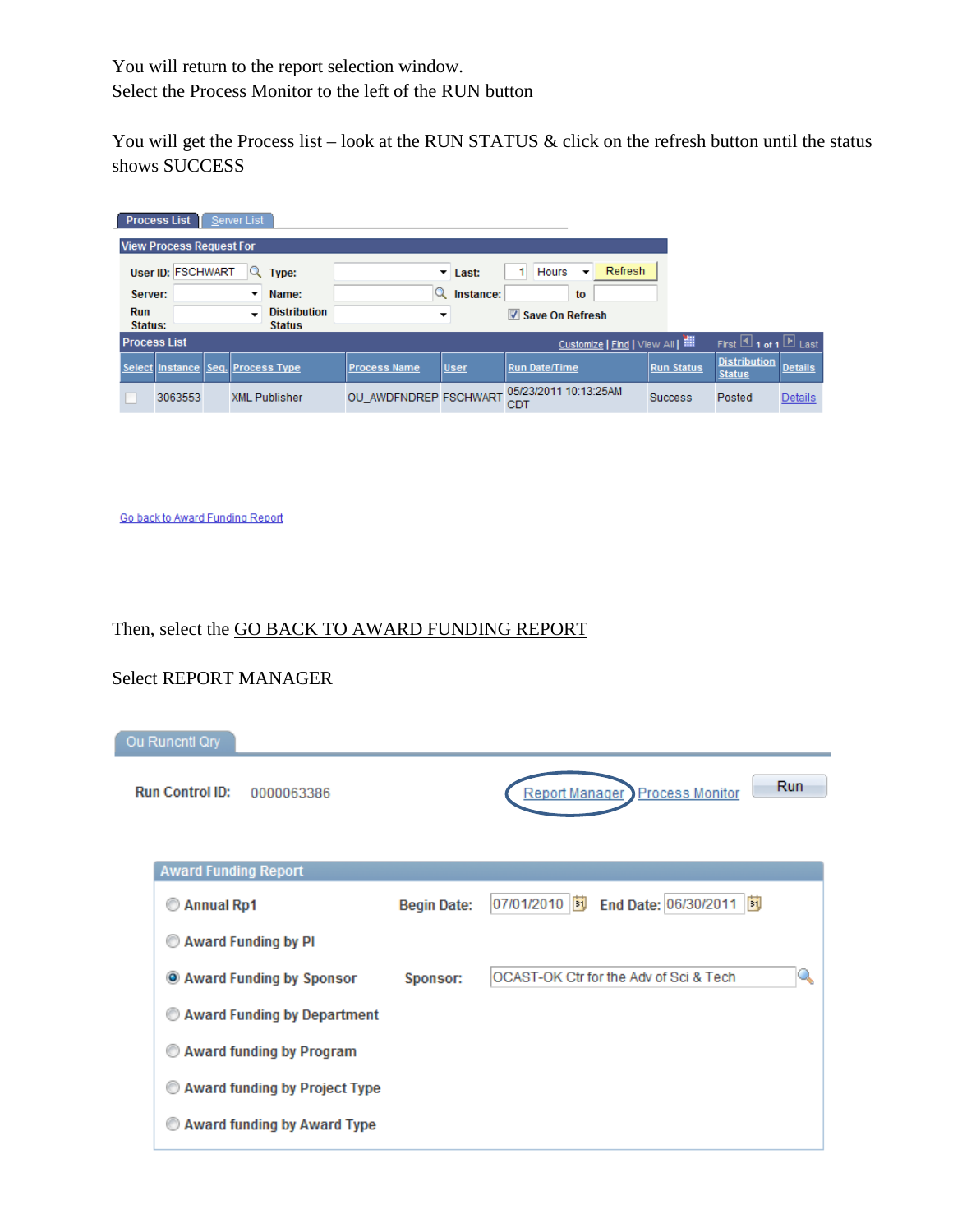# Select the ADMINISTRATION TAB

You will see a list of your reports – select the report from the description column (in blue) which will take you to the report.

| ORACLE <sup>®</sup>                                                                       |                 |                  |                                                 |           |           |                             |                                                |               |                | Home |         |  |
|-------------------------------------------------------------------------------------------|-----------------|------------------|-------------------------------------------------|-----------|-----------|-----------------------------|------------------------------------------------|---------------|----------------|------|---------|--|
| Main Menu > OUHSC MAIN MENU ><br>Ouhsc Reports > Award Funding Report<br><b>Favorites</b> |                 |                  |                                                 |           |           |                             |                                                |               |                |      |         |  |
| 图 New Wind                                                                                |                 |                  |                                                 |           |           |                             |                                                |               |                |      |         |  |
| List<br><b>Explorer</b>                                                                   |                 | Administration   | <b>Archives</b>                                 |           |           |                             |                                                |               |                |      |         |  |
| <b>View Reports For</b>                                                                   |                 |                  |                                                 |           |           |                             |                                                |               |                |      |         |  |
| User ID:                                                                                  | <b>FSCHWART</b> |                  | Type:                                           | Last<br>▼ |           | ▼                           |                                                |               | Days           | ▼    | Refresh |  |
|                                                                                           |                 |                  |                                                 |           |           |                             |                                                |               |                |      |         |  |
| Status:                                                                                   |                 | ▼                | Folder:                                         | ▼         | Instance: |                             | to:                                            |               |                |      |         |  |
| <b>Report List</b>                                                                        |                 |                  |                                                 |           |           | Tirst 1-27 of 27 Last       |                                                |               |                |      |         |  |
| <b>Select</b>                                                                             | Report<br>ID    | Prcs<br>Instance | <b>Description</b>                              |           |           | <b>Request</b><br>Date/Time | Format                                         | <b>Status</b> | <b>Details</b> |      |         |  |
|                                                                                           |                 |                  | 2579914 3524888 OU AWDFNDREP - OU AWDFNDREP.xls |           |           | 08/15/2012<br>3:34:58PM     | Microsoft<br>Excel<br><b>Files</b><br>$(*x s)$ | Posted        | Details        |      |         |  |
|                                                                                           |                 |                  | 2579912 3524888 OU AWDFNDREP - OU AWDFNDREP.xls |           |           | 08/15/2012<br>3:34:54PM     | Microsoft<br>Excel<br>Files<br>$(*x s)$        | Posted        | <b>Details</b> |      |         |  |

The Description column will show 2 reports with an extension of XLS

The first will be in the exact format of the Adobe report

The second will have all of the same data is separate columns, so that you may be able to sort the data as needed, in the excel format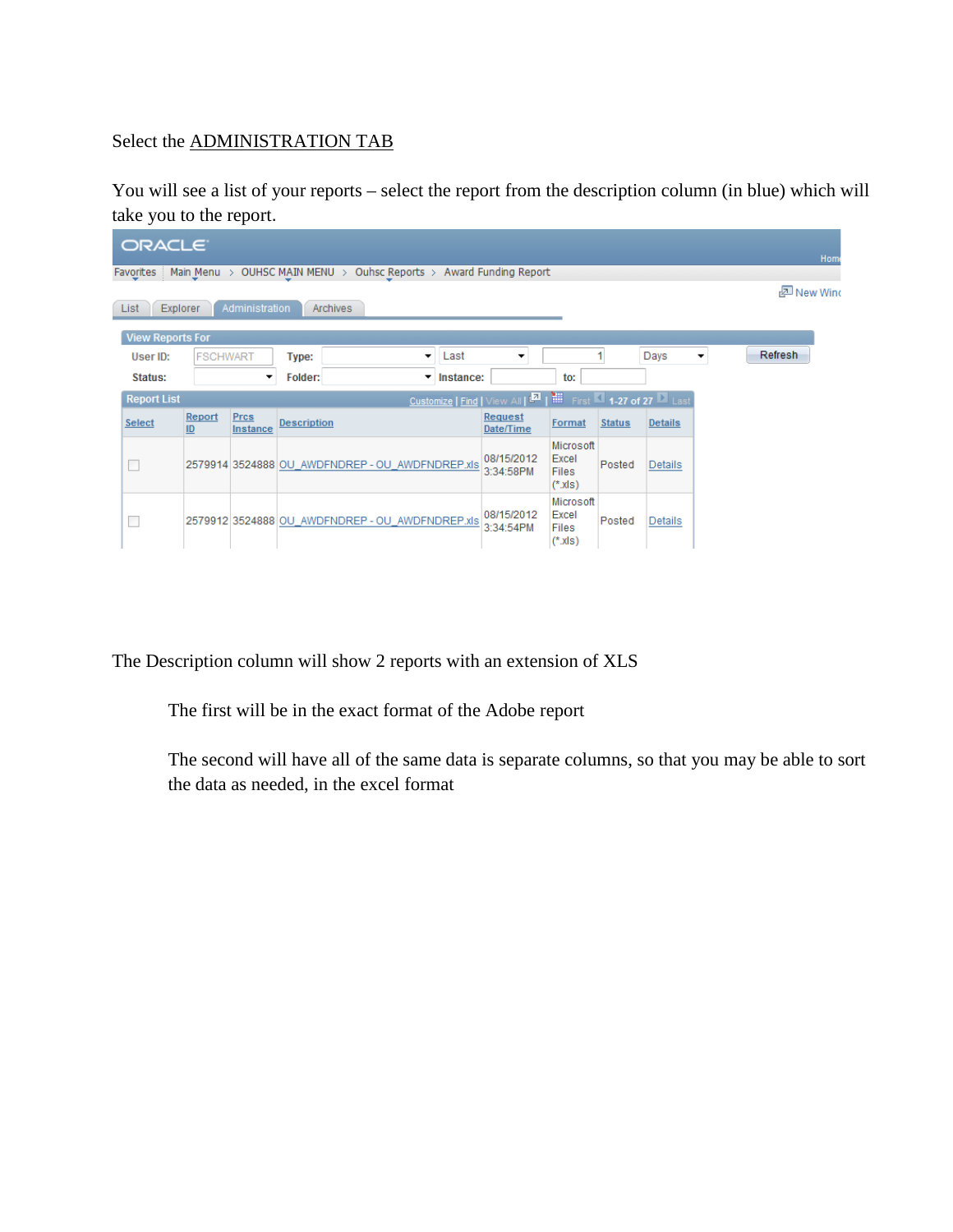#### UNIVERSITY OF OKLAHOMA HEALTH SCIENCES CENTER

**Award Funding By Program**<br>Program: 00018

07/01/2010 Thru 06/30/2011

| <b>Cell Biology</b>                                                                                                                                                                  | Award<br>Type | Project<br>Type | <b>Direct</b><br>Amount | <b>Indirect</b><br>Amount | Total    |
|--------------------------------------------------------------------------------------------------------------------------------------------------------------------------------------|---------------|-----------------|-------------------------|---------------------------|----------|
| Naash, Muna<br>Contract: 20081716                                                                                                                                                    |               |                 |                         |                           |          |
| National Eye Institute<br>02/01/2010 - 01/31/2012<br>The Role of the Photoreceptor Tetraspanin Rds in Outer Segment<br>Morphogenesis (Postdoctoral Fellowship for Shannon<br>Conley) | GR.           | н               | 960                     | 0                         | 960      |
| National Eye Institute<br>02/01/2010 - 01/31/2012<br>The Role of the Photoreceptor Tetraspanin Rds in Outer Segment<br>Morphogenesis (Postdoctoral Fellowship for Shannon<br>Conley) | GR            | н               | 55,790                  | 0                         | 55,790   |
| <b>Total for Cell Biology</b>                                                                                                                                                        |               |                 |                         |                           | 56,750   |
| Dept. of Biostatistics & Epid                                                                                                                                                        | Award<br>Type | Project<br>Type | <b>Direct</b><br>Amount | <b>Indirect</b><br>Amount | Total    |
| Eichner, June<br>Contract: 20060927                                                                                                                                                  |               |                 |                         |                           |          |
| National Heart, Lung and Blood Institute                                                                                                                                             | GR            | н               | $-9,022$                | 0                         | $-9,022$ |

09/04/2009 - 09/03/2010 Exercise Intervention on Cortisol Secretion and Cardiovascular<br>Disease Risk (Postdoctoral Fellowship for Noha Farag,  $Ph.D.)$